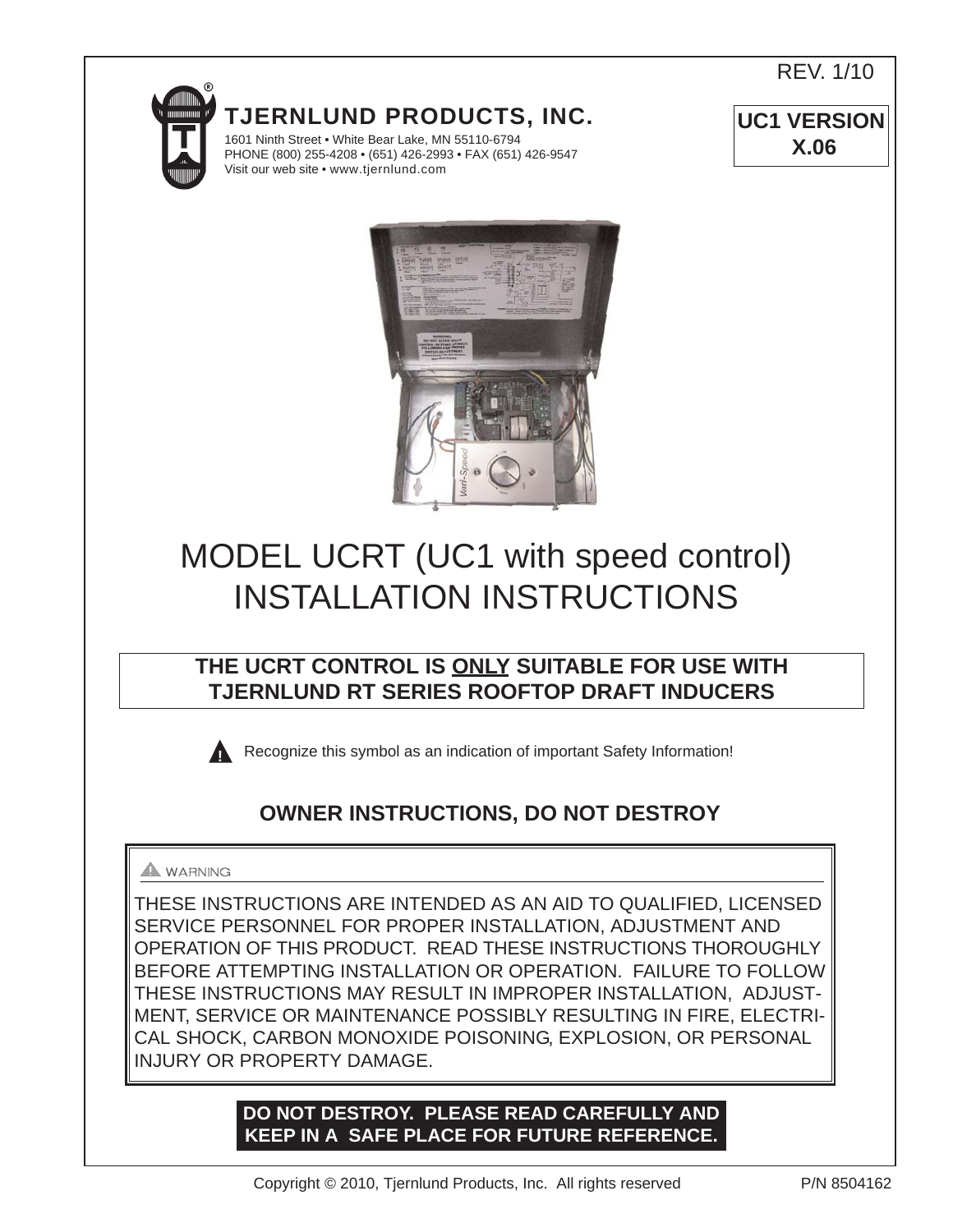#### **TABLE OF CONTENTS**

|                          | Page (s) |
|--------------------------|----------|
|                          |          |
|                          |          |
|                          |          |
|                          |          |
|                          |          |
|                          |          |
| <b>Electrical Wiring</b> |          |
|                          |          |
|                          |          |
|                          |          |
|                          |          |
|                          |          |
|                          |          |
|                          |          |
|                          |          |
|                          |          |

#### **DESCRIPTION**

The UCRT combines Tjernlund's UC1 burner interlock control with an Inducer speed control. It is designed for use **ONLY** with Tjernlund RT-Series Rooftop Inducers. Follow these instructions through page 11 for information, options and wiring for the UC1. Follow PSA-1 proving switch adjustment procedures on page 11 or within the RT-Series Rooftop Inducer Installation Instructions. The UC1 interlock control can be interlocked with virtually any burner control circuit. Features include: adjustable pre & post purge, LED status / diagnostic indicators, 10 second prover switch delay to avoid burner start up and wind induced short cycling. Interlocks with any 24-115 VAC burner control circuit and also includes "dry" contact actuation option. After each burner cycle the UC1 will continue to operate in post-purge mode to allow the Inducer to purge the heater and vent of residual flue gases. A factory post-purge time is set at 2 minutes and is adjustable up to 16 minutes, see "Pre / Post Purge and Prover Status Check Dip Switch Settings" on page 3.

#### **GENERAL INFORMATION**

Each UC1 is electrically factory line tested before shipment.

After opening carton, inspect thoroughly for hidden damage. If any damage is found notify freight carrier and your distributor immediately and file a concealed damage claim.

### **INSTALLATION RESTRICTIONS**

- 1. The Pre-Cycle Prover Status Check is deactivated from the factory on the UCRT. Natural chimney draft may be sufficient to close the PSA-1 Fan Prover contacts prior to a call for heat which may cause nuisance lockouts. The Pre-Cycle Prover Status dip switch #9 should be up or "ON" so that it is deactivated. See page 4 for details.
- 2. An Inducer post-purge on the UC1 has been factory set at 2 minutes. Confirm that dip switch #5 is in the up or "on" position. Oil fired equipment requires that the post-purge be long enough to eliminate post cycle nozzle drip odor. A longer post-purge may be necessary for longer vent runs or high heat retention, refractory lined combustion chambers. A shorter post-purge may be desired for gas installations. See "Pre / Post Purge Dip Switch Settings" on page 3 for details.
- 3. The UCRT is intended for indoor installation only. Do not mount the UCRT on a heat source that exceeds 140<sup>0</sup>F (60<sup>0</sup>C). Examples of improper mounting surfaces include vent pipe, top of heater casing or any place where radiant or convective heat would cause the junction box temperature to exceed  $140^{\circ}F (60^{\circ}C)$ .

#### **CAUTIONS**

#### **A** WARNING

The UC1 must be installed by a qualified installer (an individual properly licensed and/or trained) in accordance with all local codes or, in their absence, in accordance with the appropriate National Fire Protection Association #31, #54, #211 and the National Electrical Code.

Failure to install, maintain and/or operate the UC1 in accordance with manufacturer's instructions may result in conditions which can produce bodily injury and property damage.

- 1. The installer must verify that the BTU/hr. input of the appliance does not exceed the recommended input of the any Inducer being controlled by the UC1. Refer to the Rooftop Inducer installation instructions for capacities.
- 2. Disconnect power supply from the UC1 and heating equipment when making wiring connections and servicing the UC1. Failure to do so may result in personal injury and/or equipment damage. LED #6 (RED) should be off with power removed.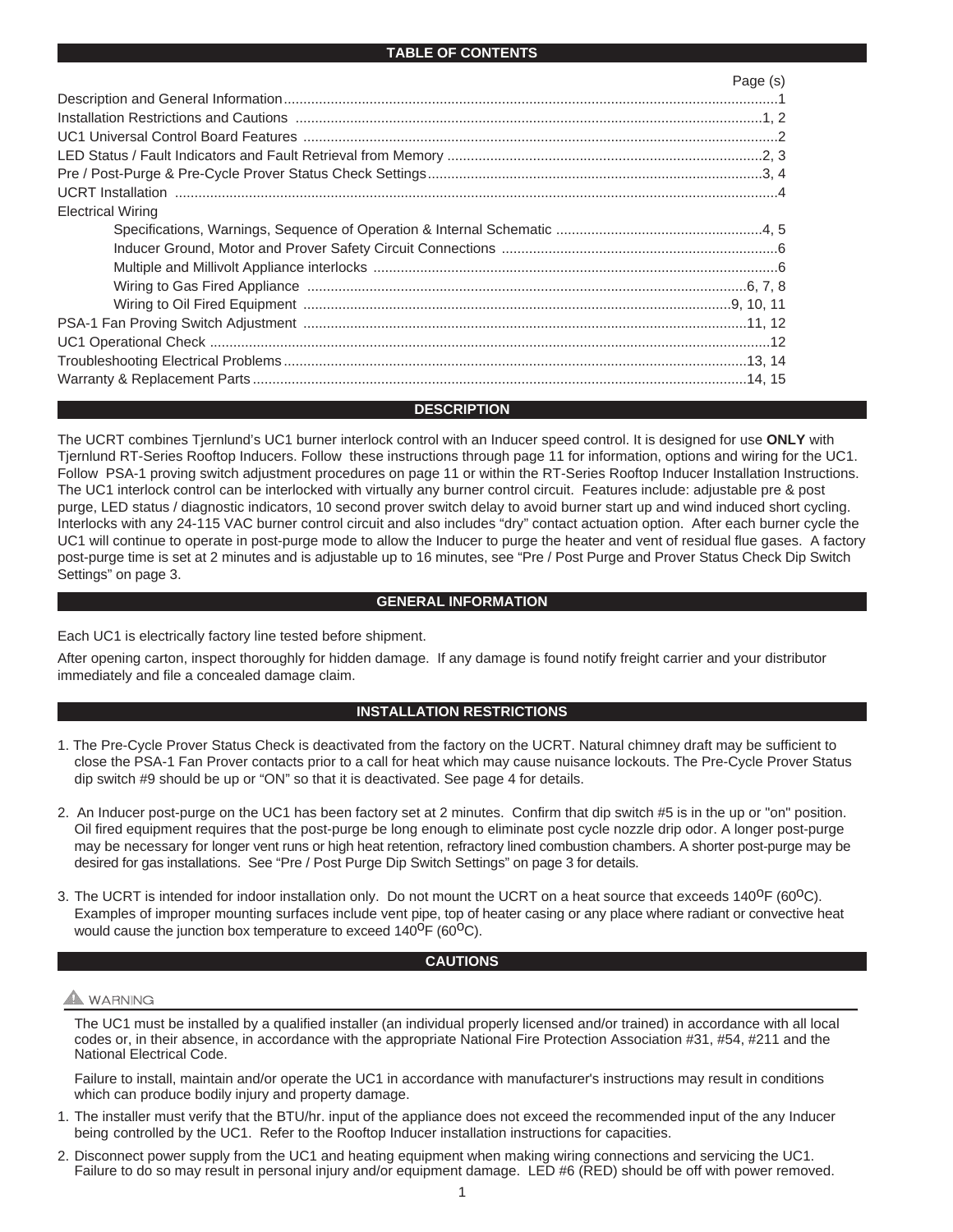- 3. All installation restrictions and instructions in the Inducer installation instructions must be adhered to when using the UC1.
- 4. Make certain power source is adequate for the UC1 and Venter requirements. Do not add equipment to a circuit when the total electrical load is unknown.

#### **UC1 UNIVERSAL CONTROL BOARD FEATURES**



- # 1. Power supplied by board. Do not supply power to this area or control damage may result.
- # 2. Do not supply power to the appliance interlock block with the call selector in the "DRY" position. Control damage may result if power is supplied.
- # 3. Circuit protection must be provided by the installer. 16 Amps is the maximum current allowed for this device at terminal L. A 15 Amp circuit breaker is recommended.

#### **LED STATUS & FAULT INDICATORS**

### **LED INDICATOR LIGHTS**

- LED #1 (Amber) Appliance call for heat.
- LED #2 (Blue) Safety circuit through P1 & P2 (Inducer Fan Prover and/or Limit). Indicates Inducer prover is closed during run cycle. Burner circuit is energized with Interlock Relay contact closure from terminal 3 to 4.
- LED #3 (Green) Power switched to Inducer motor from L to MTR & M.
- LED #4 (Red) Status / Fault indicator.
- LED #5 (Red) Used as a status indicator.
- LED #6 (Red) 115 VAC power supplied to board.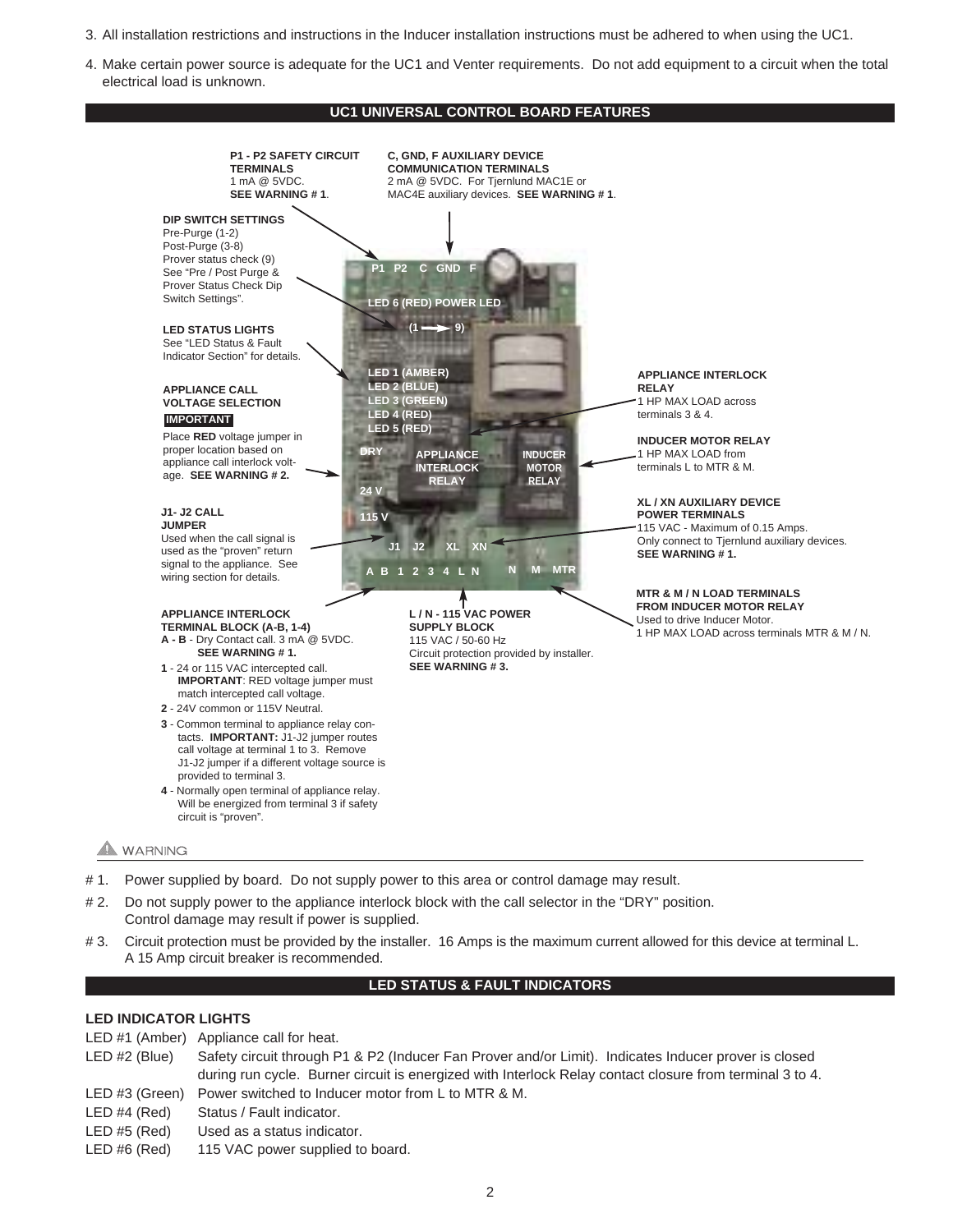| LED STATUS INDIUATURS                                                                                   | LED #4 & #5 (Red) Flashing Alternately = Inducer in Pre-purge. (Pre-Purge options 0, 5, 20, 35 seconds)                                                                                                                                                                                                             |
|---------------------------------------------------------------------------------------------------------|---------------------------------------------------------------------------------------------------------------------------------------------------------------------------------------------------------------------------------------------------------------------------------------------------------------------|
| LED #4 & #5 (Red) Flashing in Unison                                                                    | = Inducer in Post-Purge. (Post-Purge options 0, 30 seconds or 1, 2, 4, 8, 16 minutes)                                                                                                                                                                                                                               |
| LED #4 Flashes Continuously*                                                                            | $=$ Fan Prover opened for more than 10 seconds during burner cycle.<br>(Inducer will run for 10 minutes, attempting to make Fan Prover)                                                                                                                                                                             |
| LLED #5 (Red) Flashing Intermittently                                                                   | $=$ With no call for heat, flashes 3 seconds on / 3 seconds off if microcontroller is working properly.                                                                                                                                                                                                             |
| <b>LED FAULT INDICATORS</b>                                                                             | Fault conditions are indicated by counting the number of times LED #4 (Red) flashes.                                                                                                                                                                                                                                |
| LED #4 Flashes 2 Times<br>LED #4 Flashes 3 Times*<br>LED #4 Flashes 4 Times*<br>LED #4 Flashes 5 Times* | Fan Prover was in electrically closed position prior to venter operation.<br>Fan Prover does not close within 60 seconds after call for heat.<br>Fan Prover did not re-close after 10 minutes of Inducer operation.<br>Fan Prover opened for more than 10 seconds during burner cycle but closed within 10 minutes. |

\* Investigate cause of Fan Prover short cycling such as; firing burner at capacities or temperatures exceeding Inducer limits, excessive vent pipe runs, high winds, plugged / kinked Fan Prover sensing tube or a faulty Fan Prover switch.

**IMPORTANT:** Fault codes will automatically be displayed after a fault condition occurs. If the call for heat interlock signal or 115 VAC power is removed, the UC1 board will reset and the fault will be stored in memory instead of displayed. Any new fault will replace any previous fault.

#### **CHECKING MEMORY FOR LAST FAULT CODE**

**IMPORTANT:** Prior to accessing the fault code memory, note the settings of the dip switches so that they can be returned to their original Pre / Post-Purge positions. When power is supplied to the UC1 use caution when moving dip switches.

The last fault code can be retrieved at any time by setting all dip switches 1-8 to the up, or "on" position. The last fault code, or lack there of, will be indicated by counting the number of times LED 4 flashes. By moving any of the dip switches back to their original position, the fault code will be cleared. **NOTE:** The UC1 board must have its 115 VAC power supply present when any of the (1-8) dip switches are moved back to their original position for the fault code to clear.

# **PRE / POST PURGE AND PROVER STATUS CHECK DIP SWITCH SETTINGS**

# WARNING

**LED STATUS INDICATORS**

Remove power to UC1 and heating equipment when installing, servicing or changing dip switch settings. Failure to do so may result in personal injury and/or equipment damage. LED #6 (RED) should not be on if 115 VAC supply power is removed from the control.

#### **Pre-purge**

Used for longer vent runs to get draft fully established throughout the vent system prior to burner ignition. Also beneficial for negative pressure prone environments. **IMPORTANT:** Nuisance equipment lockouts may occur if Inducer pre-purge is running in conjunction with and is longer than any equipment timing circuit. Pre-purge settings must be shorter than burner control lockout time unless wired prior to burner control timing circuit (i.e. aquastat / thermostat).

#### **Post-purge**

**ON**

An Inducer post-purge has been factory set at 2 minutes. Confirm that dip switch #5 is in the up or "on" position. Oil fired equipment requires that the post-purge be long enough to eliminate post cycle nozzle drip odor. A longer post-purge may be necessary for longer vent runs or high heat retention, refractory lined combustion chambers. A shorter post-purge may be desired for gas installations.





#### **POST-PURGE SETTINGS** (SEE "POST-PURGE" ABOVE PRIOR TO SETTING)





4 Minutes 8 Minutes 16 Minutes

|        | 808886 |    |  |
|--------|--------|----|--|
|        | 45     | რ. |  |
| Minute |        |    |  |

3

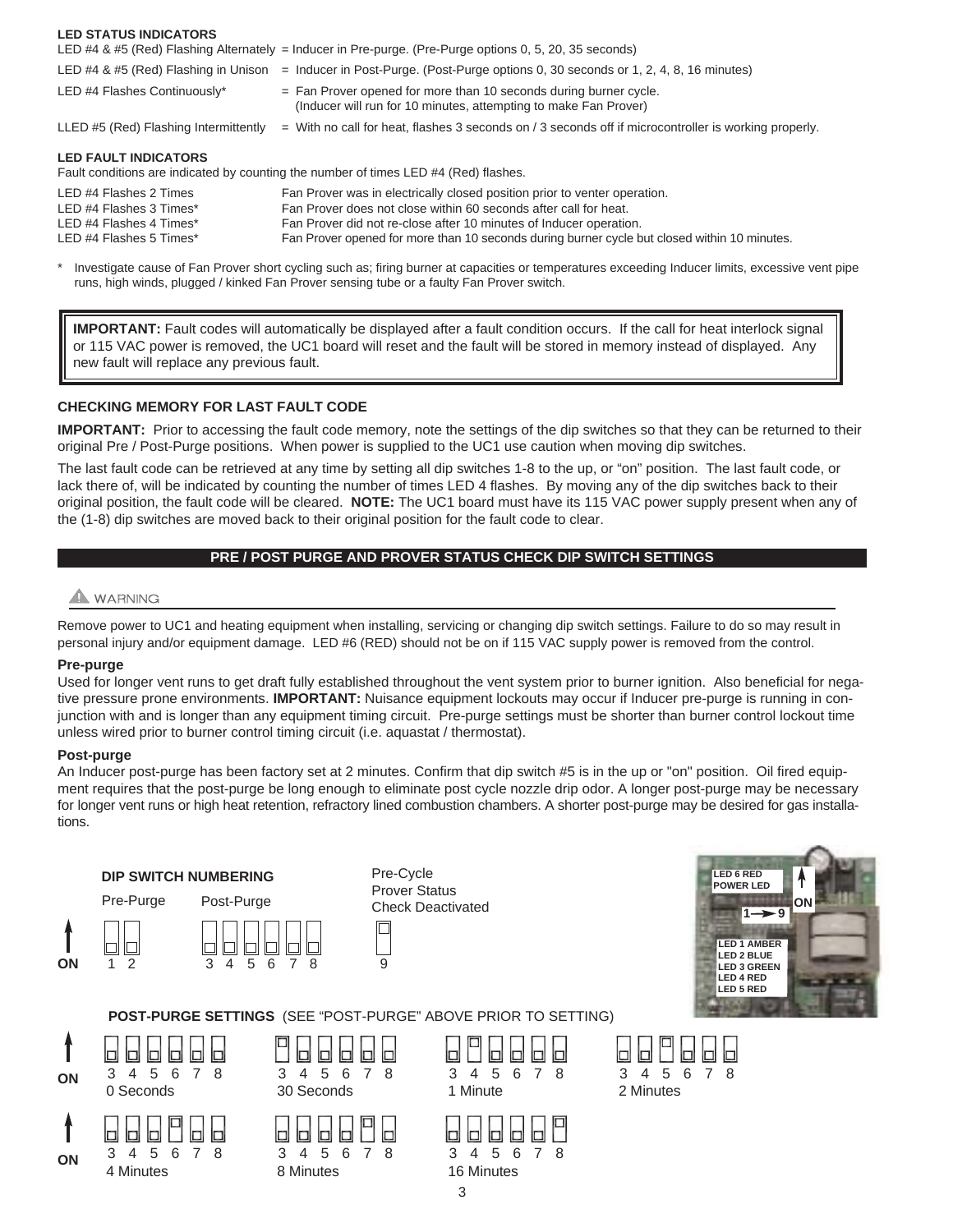**PRE-PURGE SETTINGS** (SEE "PRE-PURGE" ON PAGE 3 PRIOR TO SETTING)









#### **P1 & P2 PRE-CYCLE FAN PROVER STATUS CHECK**

IПI

| Pre-Cycle                |    |
|--------------------------|----|
| <b>Prover Status</b>     |    |
| <b>Check Deactivated</b> | -9 |

The Pre-Cycle Prover Status Check is deactivated from the factory on the UCRT. Natural chimney draft may be sufficient to close the PSA-1 Fan Prover contacts prior to a call for heat which may cause nuisance lockouts. The Pre-Cycle Prover Status dip switch should be up or "ON" so that it is deactivated.

#### **UCRT INSTALLATION**

Do not mount the UCRT junction box on a heat source that exceeds  $140^{\circ}F$  (60 $^{\circ}C$ ). Examples of improper mounting surfaces include vent pipe, top of heater casing or any place where radiant or convective heat would cause the junction box temperature to exceed 140<sup>0</sup>F. The UCRT is intended for indoor installation only.

Using the key hole slots on the back of the UCRT junction box as a template, mark 4 holes on the mounting surface, drill pilot holes if necessary, and secure junction box using provided screws.

The Rooftop Inducer includes a 4' whip and weatherproof junction box.

The PSA-1 must be mounted with the diaphragm in a vertical position. See Rooftop Inducer instructions for complete installation details.



**TYPICAL UCRT, PSA-1 FAN PROVER** 

#### **ELECTRICAL WIRING**

# ELECTRICAL SPECIFICATIONS

| <b>POWER</b><br><b>REQUIREMENTS</b>                      | T-BLOCK<br>L/N                  | 120 VAC ±10 %, 50/60 Hz<br>CIRCUIT PROTECTION PROVIDED BY INSTALLER                                                                                                  |  |
|----------------------------------------------------------|---------------------------------|----------------------------------------------------------------------------------------------------------------------------------------------------------------------|--|
| ADD VENTER MOTOR<br>LOAD PLUS 1/2 AMP<br>FOR UC1 LOAD    | XL / XN                         | 150 mA MAX @ 120 VAC, 50/60 Hz<br>CAN ONLY BE CONNECTED TO TJERNLUND-SPECIFIED AUXILIARY DEVICE                                                                      |  |
|                                                          | <b>UC1 CONTROL</b>              | DURING OPERATION THE CONTROL USES 50 mA MAX @ 120 VAC                                                                                                                |  |
|                                                          | M & MTR<br>(RELAY K2)           | MOTOR - 1 H.P. MAX. @ 120 VAC. 50/60 Hz<br>GENERAL PURPOSE - 15A @ 120 VAC, 50/60 Hz                                                                                 |  |
| <b>EXTERNAL</b><br>POWER SWITCHING<br><b>CAPACITY</b>    | T-BLOCK<br>3 TO 4<br>(RELAY K1) | MOTOR - 1 H.P. MAX. @ 120 VAC, 50/60 Hz<br>GENERAL PURPOSE - 15A @ 120 VAC, 50/60 Hz<br>RESISTIVE - 10A @ 28 VDC PILOT DUTY - 470 VA                                 |  |
|                                                          | T-BLOCK<br>A/B<br>$-OR -$       | USER-PROVIDED CONTACT CLOSURE FROM A TO B. SIZE CONTACT CLOSURE TO HANDLE<br>3 mA @ 5 VDC. MOVE RED VOLTAGE JUMPER TO "DRY" LOCATION. DO NOT SUPPLY POWER.           |  |
| <b>EXTERNAL</b><br><b>CALL TRIGGER</b><br><b>METHODS</b> | <b>24V</b><br>1/2<br>$-OR-$     | USER-PROVIDED 24 VAC AT TERMINALS 1 & 2. 1 = CALL HOT, 2 = COMMON, CONTROL<br>REQUIRES 5 mA @ 24 VAC TO TRIGGER. MOVE RED VOLTAGE JUMPER TO "24V" LOCATION.          |  |
|                                                          | 115V<br>1/2                     | USER-PROVIDED 115 VAC AT TERMINALS 1 & 2. 1 = CALL LINE, $2$ = NEUTRAL, CONTROL<br>REQUIRES 1 mA @ 115 VAC TO TRIGGER. MOVE RED VOLTAGE JUMPER TO "115V" LOCATION.   |  |
| J1/J2<br><b>JUMPER</b>                                   | J1/J2                           | USED TO JUMP CALL HOT (24 VAC) OR CALL LINE (115 VAC) FROM TERMINAL 1 TO TERMINAL 3.<br>REMOVE J1-J2 JUMPER IF A DIFFERENT VOLTAGE SOURCE IS PROVIDED TO TERMINAL 3. |  |
| <b>SAFETY</b><br><b>CIRCUIT</b>                          | P1/P2                           | CONNECTED TO FAN PROVER.<br>1 mA @ 5 VDC. DO NOT SUPPLY POWER HERE.                                                                                                  |  |
| <b>SPEED CONTROL</b>                                     | <b>RED LEAD</b><br>TO INDUCER   | 6 AMPS MAXIMUM @ 120 VAC 50/60 HZ.                                                                                                                                   |  |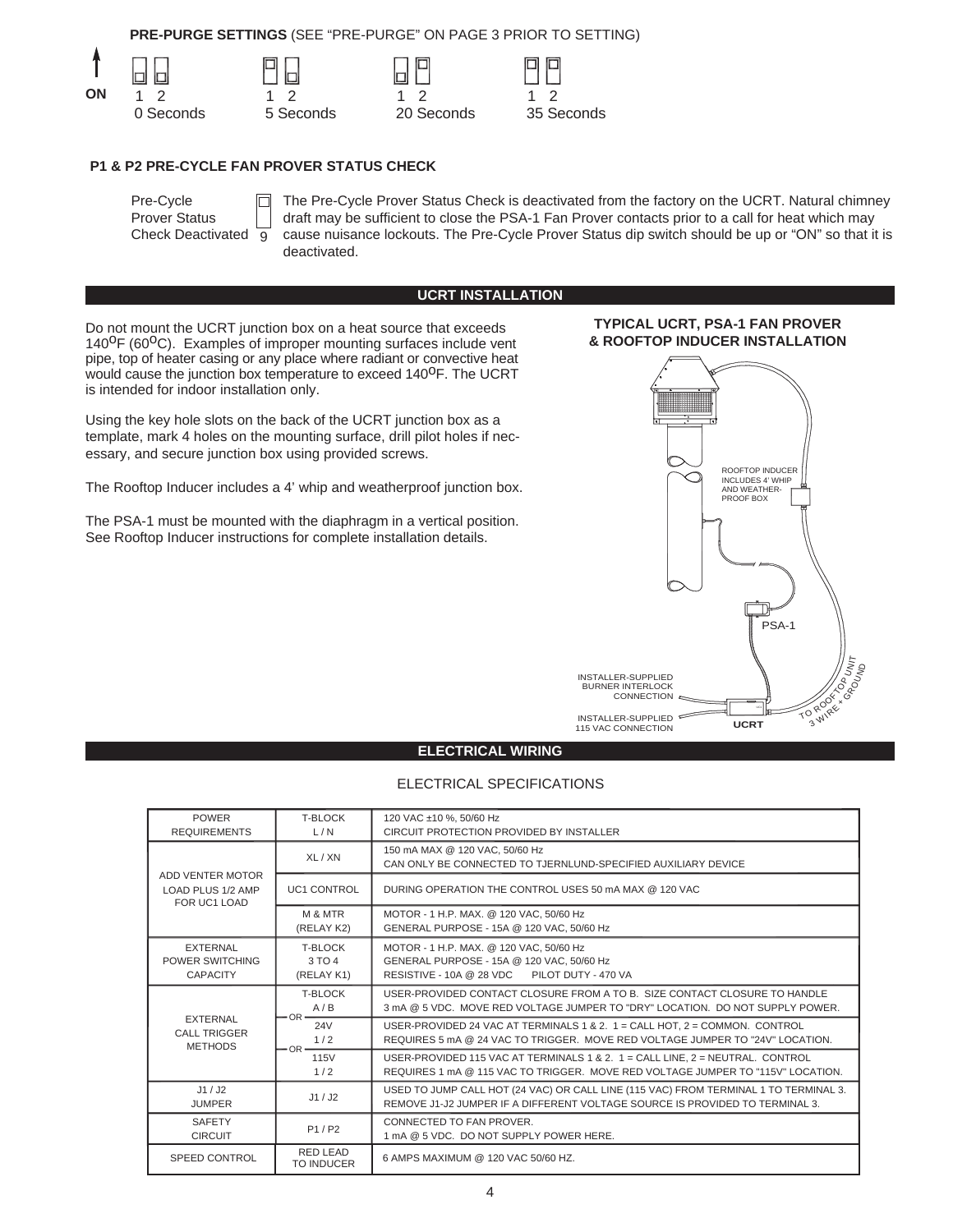

All wiring from the UC1 to the appliance must be appropriate Class 1 wiring as follows: installed in rigid metal conduit, intermediate metal conduit, rigid non-metallic conduit, electrical metallic tubing, Type MI Cable, Type MC Cable, or be otherwise suitably protected from physical damage.

# **IMPORTANT: MORE THAN ONE INTERLOCK METHOD MAY BE APPLICABLE**

In many cases it is easier to interlock with the thermostat/aquastat portion of the heater control circuit vs. the ignition module / primary control portion of the heater control circuit. Review all of the wiring diagram options prior to choosing the best method.

**SEQUENCE OF OPERATION WITH UC1 UNIVERSAL CONTROL AND 24 VAC OR 115 VAC HEATER CONTROL CIRCUIT:** Control signal from thermostat, aquastat, primary control or gas valve is intercepted and routed to terminal "1" on UC1 terminal strip. When terminal "1" is energized with either 24 VAC or 115 VAC, the Inducer motor is energized. After draft is established, the Fan Proving Switch closes within 5 to 10 seconds energizing terminal "4", which completes the circuit allowing burner to fire. **NOTE:** If an Inducer pre-purge is selected, the burner will not fire until the pre-purge time is finished. The Inducer will continue to run after the burner has finished firing for the set post-purge time cycle. The UC1 is set for a 2 minute post-purge time period from the factory. See "Pre / Post-Purge Settings" on page 3 for details.

**The "1" input terminal on the UC1 can accept either a 24 VAC or 115 VAC control signal. IMPORTANT:** The RED voltage jumper must be positioned based on appliance interlock voltage 24V or 115V. If using the "DRY" contact activation method, use terminals A & B on UC1 control and position the RED voltage jumper tab in the "DRY" position. See millivolt appliance interlock diagram for further information. **IMPORTANT:** Only one interlock method (i.e. 24V, 115V or "Dry") can be used with the UC1. Multiple appliance interlocks require the use of our MAC-Series multiple appliance controls.

The steps listed under each diagram are intended as a supplement to the diagram. Wiring colors or designations may vary by manufacturer. If you are unable to wire the UC1 as outlined in these instructions, call Tjernlund's Customer Service Department toll free at 1-800-255-4208 for assistance.

**IMPORTANT:** If the call for heat interlock signal or 115 VAC power is removed, the UC1 board will reset and any fault, if present, will be stored in memory instead of displayed. See page 3, "Checking Memory for Last Fault Code".



#### **UCRT UNIVERSAL CONTROL WIRING SCHEMATIC (UC1 WITH SPEED CONTROL)**

**WARNING:** Disconnect power supply from the UC1 and heating equipment when making wiring connections and servicing the Inducer. Failure to do so may result in personal injury and/or equipment damage. LED #6 (RED) should be off with power removed.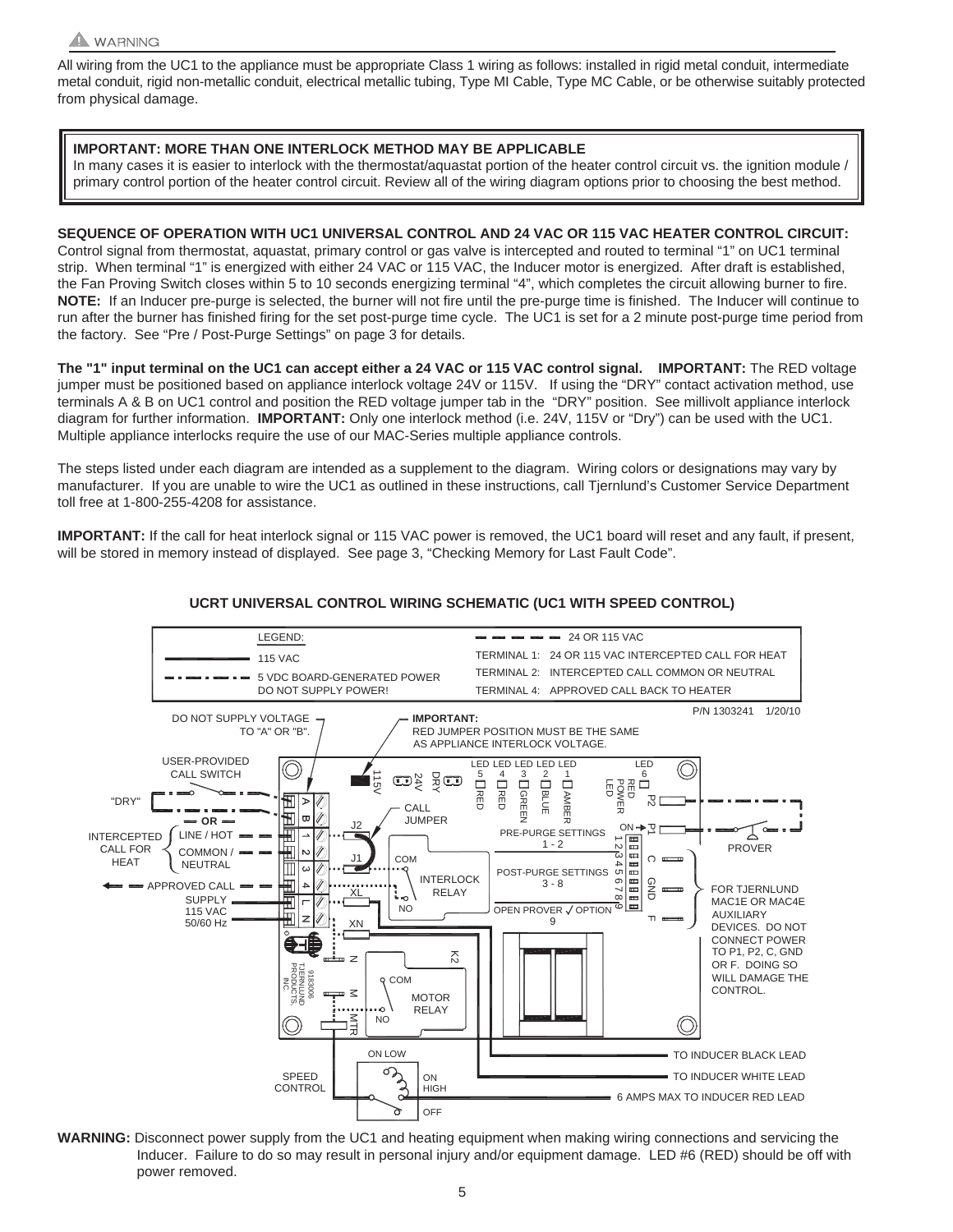#### **INDUCER GROUND, MOTOR AND PROVER SAFETY CIRCUIT CONNECTIONS**

#### **ROOFTOP INDUCER PSA-1 FAN PROVER CONNECTIONS**

The Blue and Yellow leads from UC1 (P1 and P2) safety circuit must be connected to the PSA-1 Fan Prover switch. Leads are not polarity sensitive. When venting **only** millivolt appliances, the PSA-1 Fan Prover is not needed. See WHKE instructions or consult factory.

#### **ROOFTOP INDUCER MOTOR AND COOLING FAN CONNECTIONS**

Connect Black, White and Red leads from UCRT to like colors in Rooftop Inducer whip 4x4 weatherproof junction box.

#### **UCRT / ROOFTOP INDUCER GROUND CONNECTIONS**

Connect the two Green ground leads within the UCRT to the ground of the power supply service panel. Connect the Green/Yellow stripe lead to the Green ground screw within the Rooftop Inducer whip 4x4 weatherproof junction box.

#### **MULTIPLE APPLIANCE INTERLOCKS**

To interlock with one additional 24/115 VAC heater add the MAC1E. It is a stripped down auxiliary board version of the UC1 and is powered by and communicates with the UC1 through a factory wired whip.

To interlock more than two 24/115 VAC heaters, add the MAC4E for a total of up to 5 heaters. It is powered by and communicates with the UC1 through a factory wired whip. Consult factory for installations with more than 5 heaters.

To interlock a millivolt water heater and a 24/115 VAC furnace or boiler, add the WHKE and MAC1E.

#### **MILLIVOLT HEATER INSTALLATIONS**

Each millivolt appliance interlocked with the UC1 must have its own WHKE kit installed. The WHKE Gas Pressure Switch actuates the Inducer through the A - B Dry contacts. The Linear Limit switch disables the heater in the event of a venting malfunction. **IMPORTANT**: Each millivolt appliance interlocked with the UC1 must have its own Linear Limit spill switch.

#### **MULTIPLE MILLIVOLT HEATER INSTALLATIONS**

Multiple millivolt heaters can be installed by using the A-B dry contact terminals of the UC1, MAC1E or MAC4E. Wire each WHKE gas pressure switch in parallel across A-B terminals of UC1, MAC1E or MAC4E. Wire Linear Limit safety switch into each individual millivolt heater. For further information consult factory or WHKE instructions.

#### **UC1 BURNER INTERLOCK WIRING DIAGRAMS**

#### **UC1 UNIVERSAL CONTROL CONNECTED WITH A 24 VAC ELECTRONIC IGNITION MODULE**



- 1. Remove the wire on MV at gas valve and connect it on #1 on UC1 terminal block.
- 2. Connect #2 on UC1 terminal block to MV/PV.
- 3. Connect #4 on UC1 terminal block to MV on gas valve.
- 4. Make sure RED voltage jumper on UC1 is on 24V.
- 5. Connect 115 VAC supply voltage to L & N terminals on UC1. Connect the 2 green ground wires in UCRT to supply ground. Important: Installer must supply overload and disconnect protection.
- 6. If not previously completed, connect Black, White and Red leads from UCRT to like colors in Rooftop Inducer whip 4x4 weatherproof junction box. Connect the Green/Yellow ground lead in UCRT to the ground screw in the Rooftop Inducer whip 4x4 weatherproof box. Connect Blue and Yellow leads from UCRT to PSA-1 Fan Prover switch. Prover Leads are not polarity sensitive.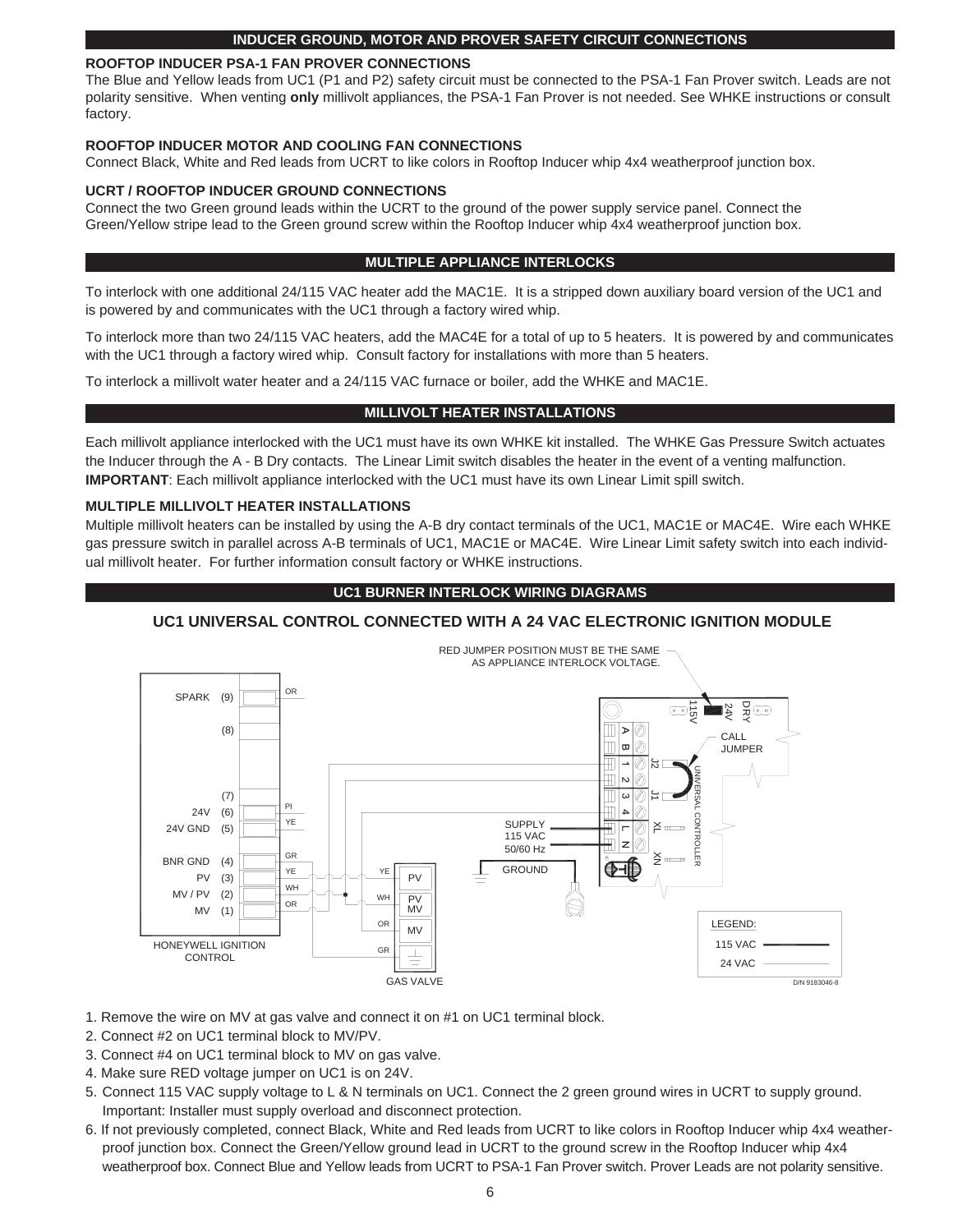# **UC1 UNIVERSAL CONTROL CONNECTED WITH A SINGLE ZONE 24 VAC THERMOSTAT**



- 1. Connect W from t-stat to #1 on terminal block of UC1.
- 2. Connect #2 on UC1 terminal block to C on internal control terminal strip of furnace/boiler.
- 3. Connect #4 on UC1 terminal block to W on internal control terminal strip of furnace/boiler.
- 4. Make sure RED voltage jumper on UC1 is on 24V.
- 5. Connect 115 VAC supply voltage to L & N terminals on UC1. Connect the 2 green ground wires in UCRT to supply ground. Important: Installer must supply overload and disconnect protection.
- 6. If not previously completed, connect Black, White and Red leads from UCRT to like colors in Rooftop Inducer whip 4x4 weatherproof junction box. Connect the Green/Yellow ground lead in UCRT to the ground screw in the Rooftop Inducer whip 4x4 weatherproof box. Connect Blue and Yellow leads from UCRT to PSA-1 Fan Prover switch. Prover Leads are not polarity sensitive.

**NOTE:** If burner safety control goes out on lockout, the Inducer will continue to run as long as a call for heat is present.

# **UC1 UNIVERSAL CONTROL CONNECTED WITH A 24 OR 115 VAC STANDING PILOT**



- 1. Remove the wire on TH or HOT of gas valve and connect it on #1 on UC1 terminal block.
- 2. Connect #2 on UC1 terminal block to TR or Common.
- 3. Connect #4 on UC1 terminal block to TH or HOT on gas valve.
- 4. Make sure RED voltage jumper on UC1 is on 24V or 115V depending on control voltage.
- 5. Connect 115 VAC supply voltage to L & N terminals on UC1. Connect the 2 green ground wires in UCRT to supply ground. Important: Installer must supply overload and disconnect protection.
- 6. If not previously completed, connect Black, White and Red leads from UCRT to like colors in Rooftop Inducer whip 4x4 weatherproof junction box. Connect the Green/Yellow ground lead in UCRT to the ground screw in the Rooftop Inducer whip 4x4 weatherproof box. Connect Blue and Yellow leads from UCRT to PSA-1 Fan Prover switch. Prover Leads are not polarity sensitive.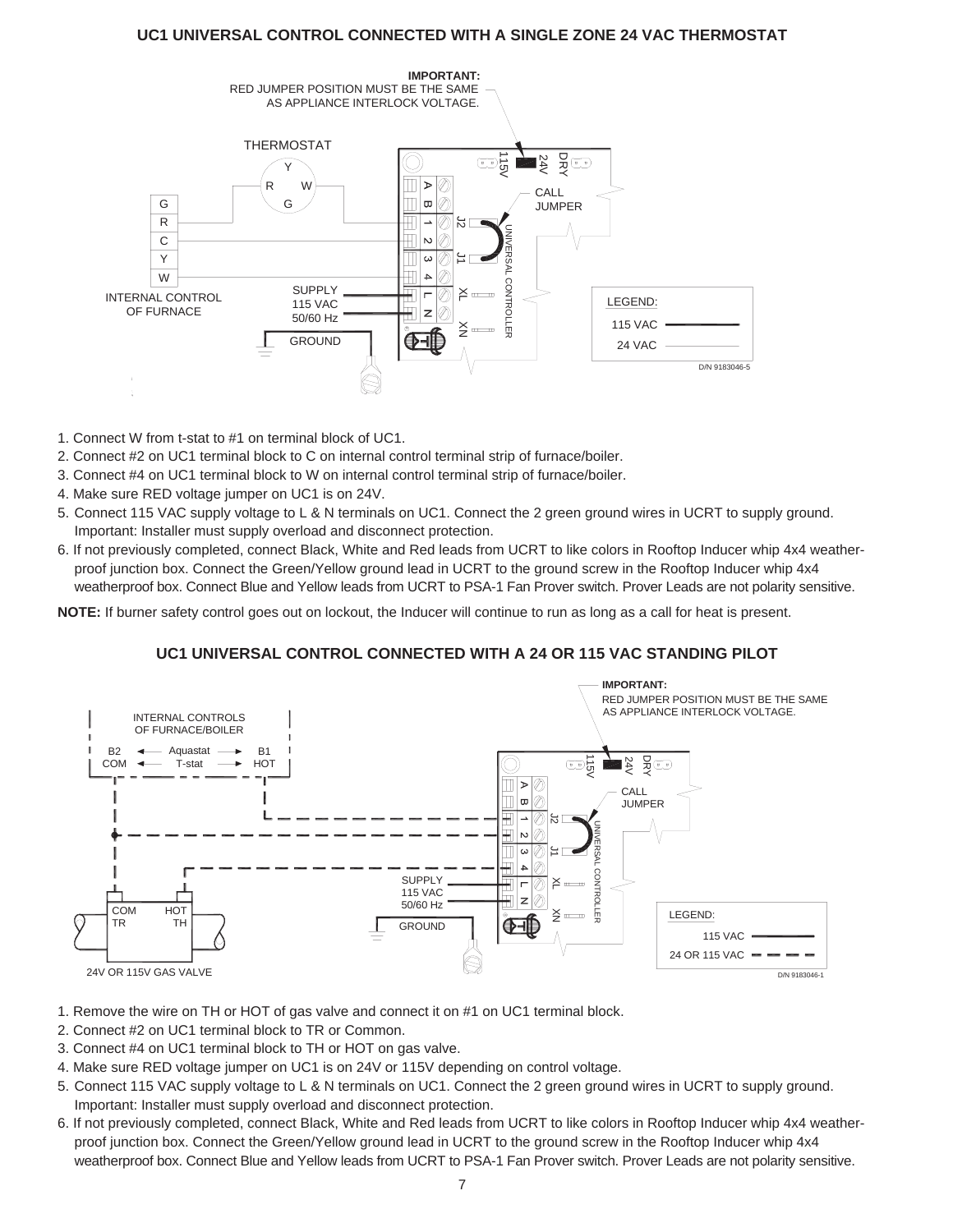# **UC1 UNIVERSAL CONTROL AND WHKE INTERLOCK KIT CONNECTED WITH A MILLIVOLT APPLIANCE**



Each millivolt appliance interlocked with the UC1 must have its own WHKE kit installed. The WHKE Gas Pressure Switch actuates the Inducer through the A - B Dry contacts. The Linear Limit switch disables the heater in the event of a venting malfunction. **IMPORTANT**: Each millivolt appliance interlocked with the UC1 must have its own Linear Limit spill switch.

- 1. Wire WHKE Gas Pressure Switch in series with A and B terminal on UC1. Do not supply voltage to A and B terminals.
- 2. Wire WHKE Linear Limit in series with thermocouple junction adapter or high limit ECO of water heater.
- 3. Make sure RED voltage jumper on UC1 is in the DRY position.
- 4. Connect 115 VAC supply voltage to L & N terminals on UC1. Connect the 2 green ground wires in UCRT to supply ground. Important: Installer must supply overload and disconnect protection.
- 5. If not previously completed, connect Black, White and Red leads from UCRT to like colors in Rooftop Inducer whip 4x4 weatherproof junction box. Connect the Green/Yellow ground lead in UCRT to the ground screw in the Rooftop Inducer whip 4x4 weatherproof box. Connect Blue and Yellow leads from UCRT to PSA-1 Fan Prover switch. Prover Leads are not polarity sensitive.

If using **only** venting millivolt appliances the PSA-1 Fan Proving Switch is not necessary, see WHKE instructions for details.

#### **UC1 UNIVERSAL CONTROL CONNECTED TO A GAS OR OIL BURNER WITH AN AQUASTAT**



- 1. Disconnect B1 from L1 of oil burner primary control, burner relay or hot of gas valve and reconnect to #1 on UC1 terminal block.
- 2. Connect #2 on UC1 terminal block to B2 or N.
- 3. Connect #4 on UC1 terminal block to the L1 on line voltage oil burner primary control, burner relay or gas valve.
- 4. Make sure RED voltage jumper on UC1 is on 115V.
- 5. Connect 115 VAC supply voltage to L & N terminals on UC1. Connect the 2 green ground wires in UCRT to supply ground. Important: Installer must supply overload and disconnect protection.
- 6. If not previously completed, connect Black, White and Red leads from UCRT to like colors in Rooftop Inducer whip 4x4 weatherproof junction box. Connect the Green/Yellow ground lead in UCRT to the ground screw in the Rooftop Inducer whip 4x4 weatherproof box. Connect Blue and Yellow leads from UCRT to PSA-1 Fan Prover switch. Prover Leads are not polarity sensitive. **NOTE:** If burner safety control goes out on lockout, the Inducer will continue to run as long as a call for heat is present.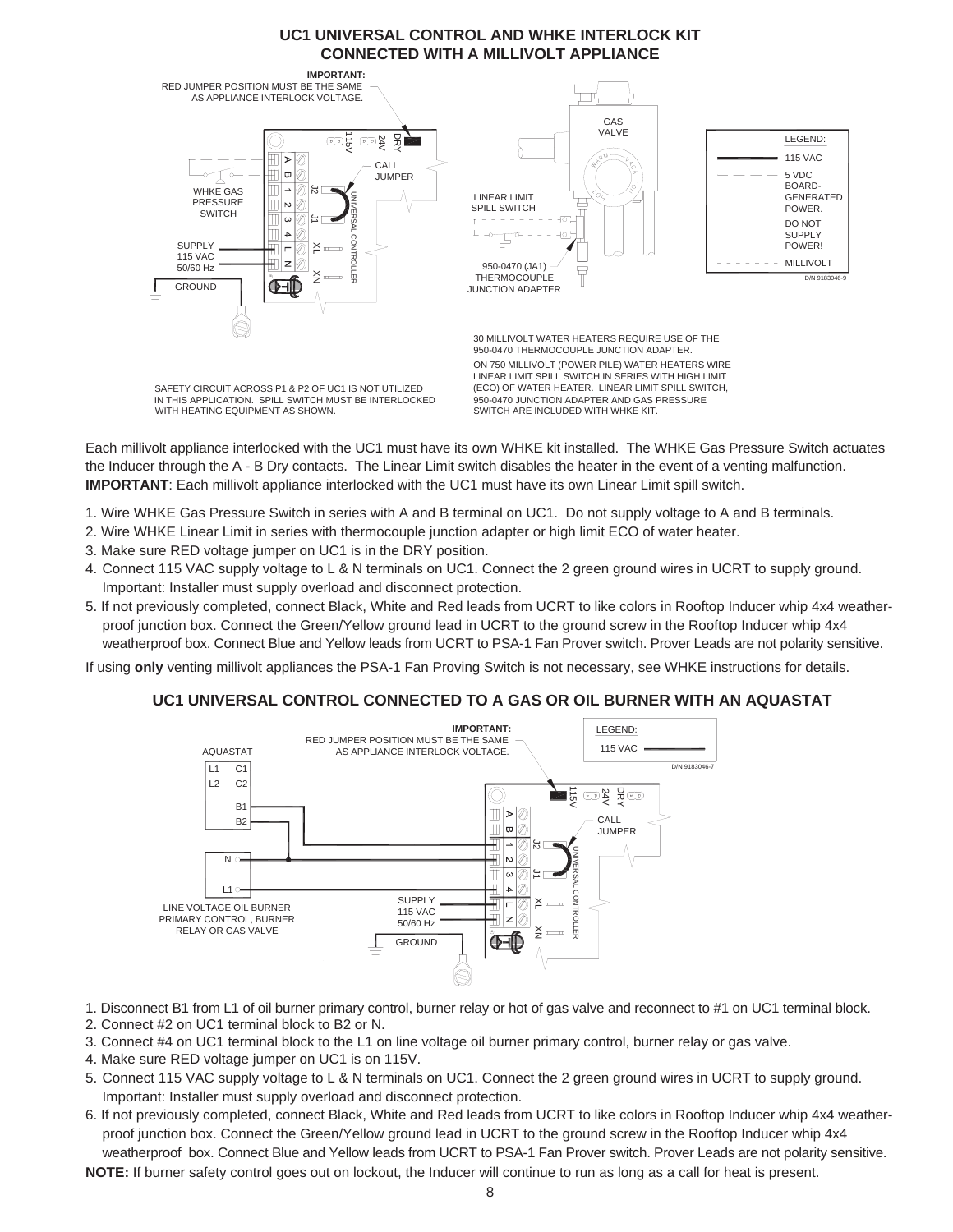# **UC1 UNIVERSAL CONTROL CONNECTED TO A HONEYWELL R7184 SERIES OR EQUIVALENT PRIMARY CONTROL WITH A LINE VOLTAGE THERMOSTAT OR AQUASTAT**



- 1. Disconnect burner motor wire off the R7184 and connect burner motor terminal of R7184 to #1 on UC1 terminal block.
- 2. Connect #2 on UC1 terminal block to L2 or N.
- 3. Connect #4 on UC1 terminal block to burner motor wire removed from R7184.
- 4. Make sure RED voltage jumper on UC1 is on 115V.
- 5. Connect 115 VAC supply voltage to L & N terminals on UC1. Connect the 2 green ground wires in UCRT to supply ground. Important: Installer must supply overload and disconnect protection.
- 6. If not previously completed, connect Black, White and Red leads from UCRT to like colors in Rooftop Inducer whip 4x4 weatherproof junction box. Connect the Green/Yellow ground lead in UCRT to the ground screw in the Rooftop Inducer whip 4x4 weatherproof box. Connect Blue and Yellow leads from UCRT to PSA-1 Fan Prover switch. Prover Leads are not polarity sensitive.

# **UC1 UNIVERSAL CONTROL CONNECTED WITH A CARLIN 40200, 42230, 48245, 50200, 60200 SERIES OR EQUIVALENT AND A LINE VOLTAGE THERMOSTAT OR AQUASTAT**



- 1. Disconnect burner motor wire off the Orange on Carlin and connect burner motor terminal Orange of Carlin to #1 on UC1 terminal block.
- 2. Connect #2 on UC1 terminal block to L2 or N
- 3. Connect #4 on UC1 terminal block to burner motor wire removed from Orange of Carlin.
- 4. Make sure RED voltage jumper on UC1 is on 115V.
- 5. Connect 115 VAC supply voltage to L & N terminals on UC1. Connect the 2 green ground wires in UCRT to supply ground. Important: Installer must supply overload and disconnect protection.
- 6. If not previously completed, connect Black, White and Red leads from UCRT to like colors in Rooftop Inducer whip 4x4 weatherproof junction box. Connect the Green/Yellow ground lead in UCRT to the ground screw in the Rooftop Inducer whip 4x4 weatherproof box. Connect Blue and Yellow leads from UCRT to PSA-1 Fan Prover switch. Prover Leads are not polarity sensitive.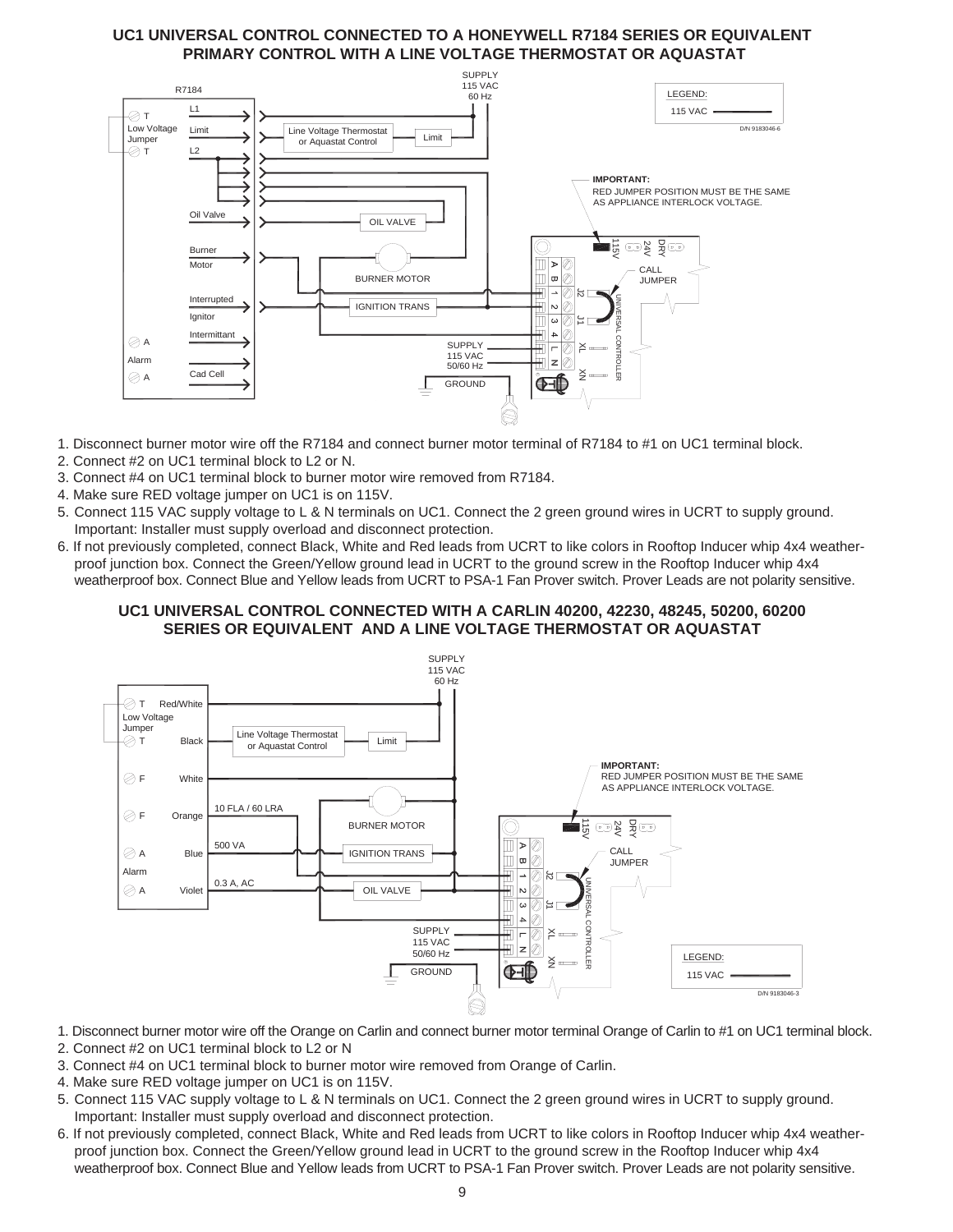# **UC1 UNIVERSAL CONTROL CONNECTED TO AN OIL-FIRED FURNACE WITH A HONEYWELL T87 OR EQUIVALENT NON-POWERED THERMOSTAT**



1. **IMPORTANT:** Remove J1 & J2 Call Jumper on UC1 to avoid backfeeds or short circuits.

- 2. Connect T87 or Equivalent non-powered thermostat to A and B terminals on UC1.
- 3. Remove T T Jumper from R8184 or equivalent Primary Control.
- 4. Connect #3 on UC1 terminal block to T terminal of Primary Control.
- 5. Connect #4 on UC1 terminal block to remaining T terminal of Primary Control.
- 6. Make sure RED voltage jumper on UC1 is on DRY.
- 7. Connect 115 VAC supply voltage to L & N terminals on UC1. Connect the 2 green ground wires in UCRT to supply ground. Important: Installer must supply overload and disconnect protection.
- 8. If not previously completed, connect Black, White and Red leads from UCRT to like colors in Rooftop Inducer whip 4x4 weatherproof junction box. Connect the Green/Yellow ground lead in UCRT to the ground screw in the Rooftop Inducer whip 4x4 weatherproof box. Connect Blue and Yellow leads from UCRT to PSA-1 Fan Prover switch. Prover Leads are not polarity sensitive.

**NOTE:** If burner safety control goes out on lockout, the Inducer will continue to run as long as a call for heat is present.

# **UC1 UNIVERSAL CONTROL CONNECTED TO A HONEYWELL R8184 SERIES OR EQUIVALENT PRIMARY CONTROL**



- 1. Separate the Black burner motor wire from the Orange wire of R8184 Primary Control.
- NOTE: Do not separate the ignition transformer wire from the Orange.
- 2. Connect Orange wire of R8184 to #1 on UC1 terminal block.
- 3. Connect #2 on UC1 terminal block to White on R8184 and L2 or B2.
- 4. Connect Black of burner motor to #4 on UC1 terminal block.
- 5. Make sure RED voltage jumper on UC1 is on 115V.
- 6. Connect 115 VAC supply voltage to L & N terminals on UC1. Connect the 2 green ground wires in UCRT to supply ground. Important: Installer must supply overload and disconnect protection.
- 7. If not previously completed, connect Black, White and Red leads from UCRT to like colors in Rooftop Inducer whip 4x4 weatherproof junction box. Connect the Green/Yellow ground lead in UCRT to the ground screw in the Rooftop Inducer whip 4x4 weatherproof box. Connect Blue and Yellow leads from UCRT to PSA-1 Fan Prover switch. Prover Leads are not polarity sensitive.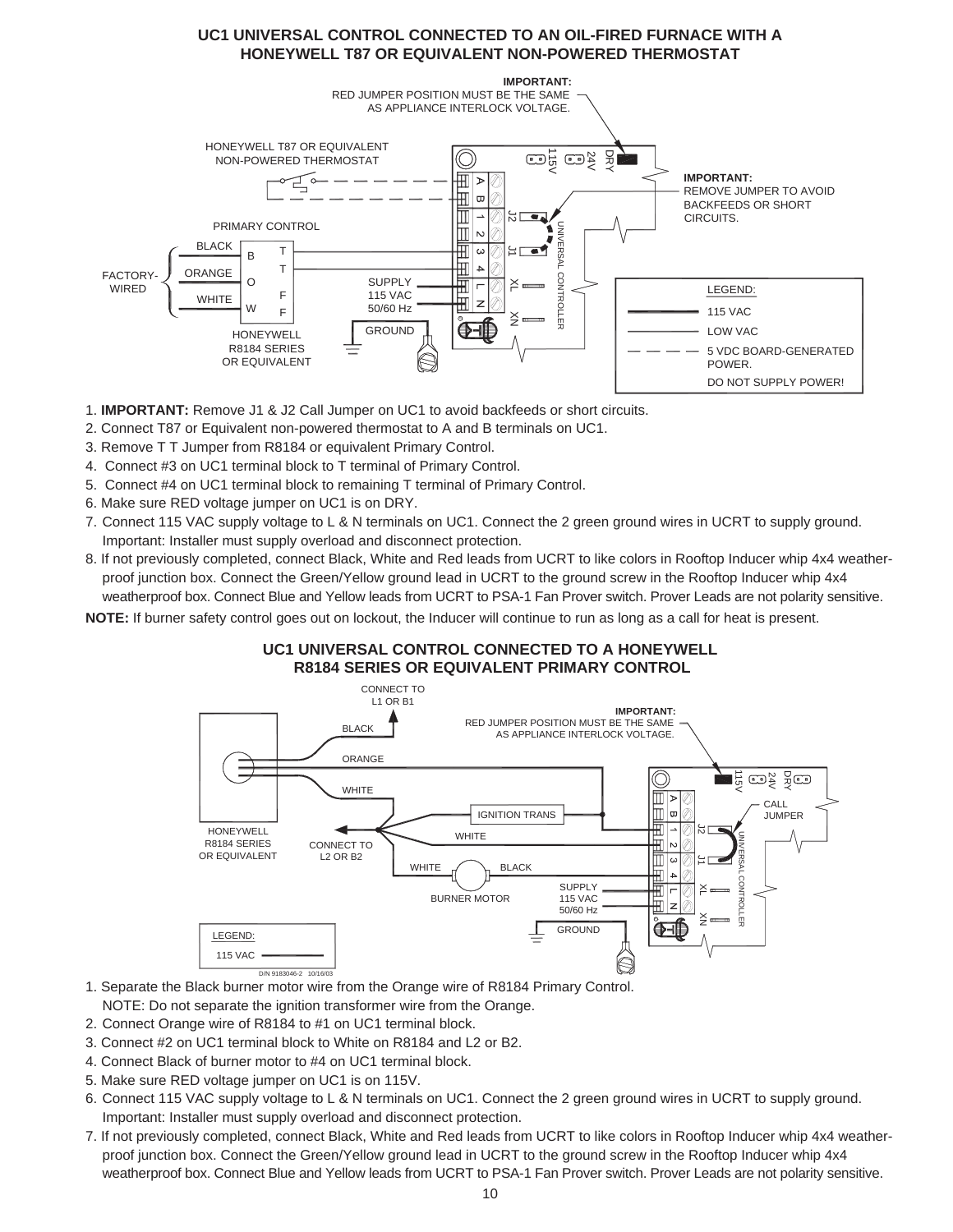# **UC1 UNIVERSAL CONTROL CONNECTED WITH A HONEYWELL R8184 SERIES OR EQUIVALENT PRIMARY CONTROL AND A BURNER MOTOR POST-PURGE**



- 1. Separate the burner motor wire and ignition transformer from the Orange wire of R8184.
- 2. Connect the Orange of R8184 to #1 on UC1 terminal block.
- 3. Connect #2 on UC1 terminal block to White on R8184 and L2 or B2.
- 4. Connect the HOT wire of oil solenoid valve to #4 on UC1 terminal block and neutral wire to White or N.
- 5. Connect burner motor and ignition transformer HOT wires to M terminal on UC1 and neutrals to White or N.
- 6. Make sure RED voltage jumper on UC1 is on 115V.
- 7. Connect 115 VAC supply voltage to L & N terminals on UC1. Connect the 2 green ground wires in UCRT to supply ground. Important: Installer must supply overload and disconnect protection.
- 8. If not previously completed, connect Black, White and Red leads from UCRT to like colors in Rooftop Inducer whip 4x4 weather proof junction box. Connect the Green/Yellow ground lead in UCRT to the ground screw in the Rooftop Inducer whip 4x4 weatherproof box. Connect Blue and Yellow leads from UCRT to PSA-1 Fan Prover switch. Prover Leads are not polarity sensitive.

#### **PSA-1 FAN PROVING SWITCH ADJUSTMENT**

**NOTE:** This section is also repeated in the Rooftop Inducer instruction manual.

- 1. Drill an appliance draft sampling hole in the vent riser after each draft diverter or between the flue outlet and the draft hood / barometric draft control of each appliance. For most oil burners sample over-fire draft. Connect draft gauge to sampling hole, (See Diagram A).
- 2. For installations with a barometric draft control: Adjust weight on draft control to minimum or most responsive position (Less Draft).
- 3. **WARNING: This step requires that the wires connected to the PSA-1 Fan Prover terminals be temporarily removed and jumpered together. Disconnect power before proceeding.**

Remove power source and connect leads attached to the C (common) and N/O (normally open) terminals of the PSA-1 together. Attach a continuity tester to the C and N/O terminals of the PSA-1 Switch. Turn the PSA-1 adjustment screw counter clockwise until it seats against the stop. **The PSA-1 must be reconnected to the interlocked heaters(s) per the appropriate wiring diagram after completing**



DIAGRAM A

**these procedures. Failure to do so may result in a hazardous condition such as an explosion, fire or carbon monoxide poisoning resulting in property damage, personal injury or death.** The UC1 interlock control number 9 dip switch should be up or "ON" so the Pre-Cycle Prover Status check is deactivated.

Close all access doors and openings to the mechanical room that would typically be closed during heating equipment operation. Fire all other heating equipment not connected to this vent system and operate exhaust fans or air consuming devices within the facility that could affect the air pressure of the mechanical room.

4. Activate Rooftop Inducer and adjust balancing baffle(s) or speed control so that (-0.08" W.C. or -20 Pa) is read at the appliance draft sampling position(s) referenced in Step 1. The PSA-1 switch contacts should close. If switch contacts do not close move pressure sampling probe closer to the Inducer. **Do not** move sampling probe between manual damper and Inducer inlet.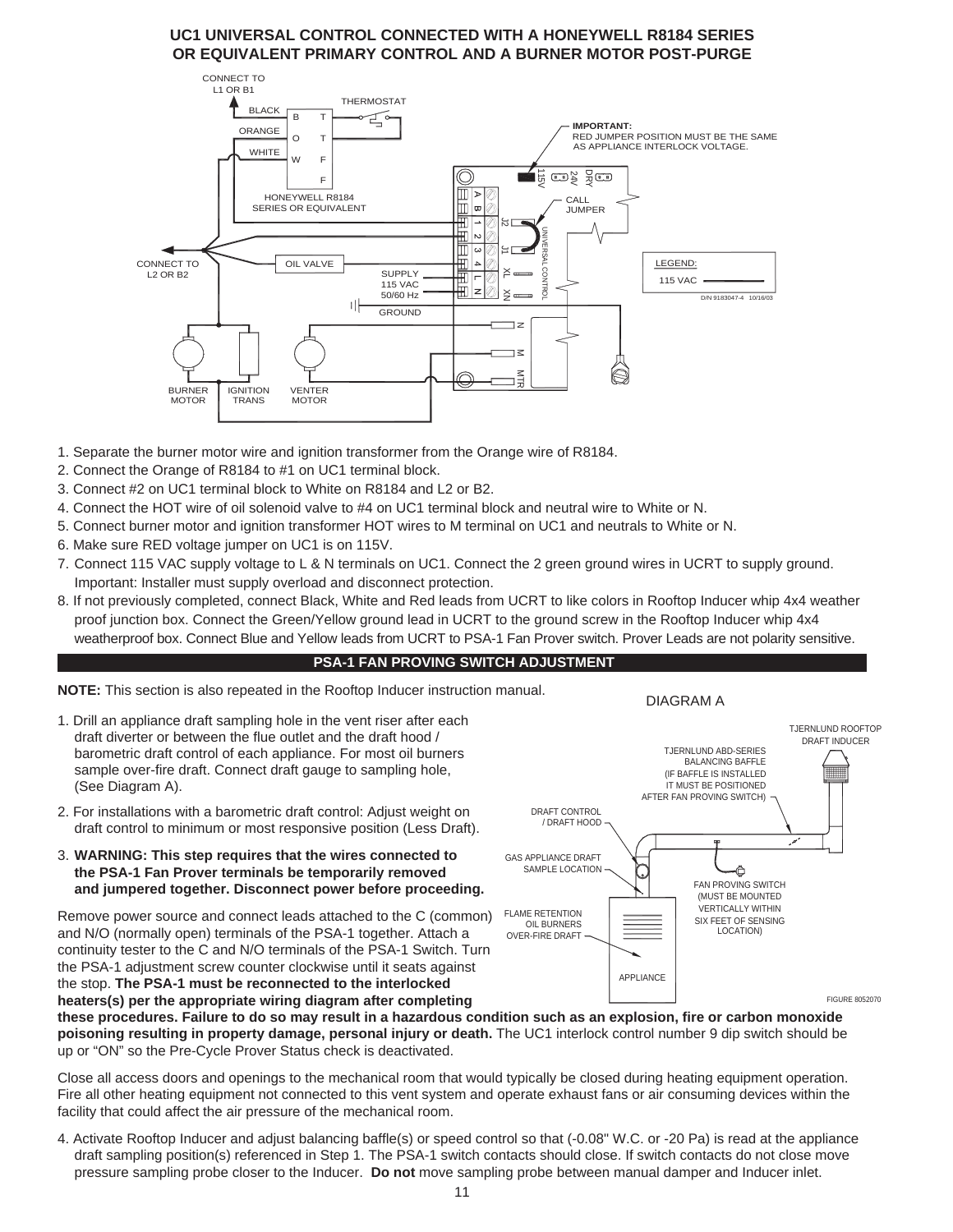- 5. Activate burner(s) at full capacity. Gradually adjust balancing baffle(s) or speed control to maintain a slight negative draft (-0.02" to -0.05" W.C. or -5 to -12.5 Pa) at the heater's draft sampling location(s). Allow vent temperatures to reach steady state by referencing breaching flue gas temperatures.
- 6 Once flue gas temperatures have stabilized, verify that balancing baffle(s) or speed control are adjusted so that a slight negative draft (-0.02" to -0.05" W.C or -5 to -12.5 PA) is measured at draft sampling location(s). Individual appliance vent connections may require balancing baffles to evenly regulate draft.
- 7. Adjust balancing baffle(s) or speed control so that a slight positive draft (neutral to +0.01" W.C. or +2.5 Pa) is measured at the appliance draft sampling location. Flue gases should just start to spill from the draft hood/draft diverter or barometric draft control.
- 8. Turn the PSA-1 Fan Prover Switch adjustment screw clockwise in 1/6-turn increments, waiting 2-3 seconds after each adjust ment until the pressure switch opens and no continuity is read. Shut off heater for 5 minutes while continuing to allow Inducer to operate.
- 9. Fire heater and readjust the balancing baffle(s) or speed control so that a negative draft (-0.02 to -0.05" W.C. or -5 to -12.5 Pa ) is once again measured at the appliance draft sampling location. This readjustment must be enough to cause the PSA-1 Fan Prover Switch to close. The PSA-1 may take a few moments to close after each adjustment.
- 10. Confirm Fan Prover Switch set point by adjusting balancing baffle(s) or speed control so that a slight positive draft (neutral to +0.01" W.C. or +2.5 Pa) is measured at the appliance draft sampling location. Flue gases should just start to spill from the draft hood/draft diverter or barometric draft control and the Fan Prover Switch should open. Readjust the balancing baffle(s) or speed control so that a negative draft (-0.02 to -0.05" W.C. or -5 to -12.5 Pa) is once again measured at the appliance draft sampling location. Verify that the PSA-1 Fan Prover Switch closes.
- 11. **IMPORTANT:** Reconnect PSA-1 Fan Prover leads to switch that were jumpered together in Step # 3. Run entire heating/vent system through 3 cycles to verify proper burner light off and operation. Verify that each appliance lights off properly with all other appliances not firing. If barometric draft control(s) are excessively open, adjust weight so the draft control damper opens less and repeat process starting with Step # 3. DIAGRAM B PLACE A MARK ON
- 12. Use a permanent marker or sticker to make a mark on speed control faceplate where final adjustment was, (See Diagram B).
- 13. Sign and date these instructions to verify that the PSA-1 Fan Prover interlock was completed.

These instructions must remain on site. SIGN: **Noting that SIGN:** DATE :

# **COMBUSTION AIR**

Adequate combustion air is vital for proper combustion and for safe venting. Likewise, for proper Inducer performance, adequate combustion air must be available to the appliance. Many installers assume adequate combustion air is present, especially in older structures. In some cases this is a false assumption, because many structures have been made "tight" due to weatherization. Size the combustion air opening(s) into the equipment room as outlined in NFPA 31, 54 & 211. Tiernlund's IN-FORCER<sup>TM</sup> combustion air intake systems provide a convenient, automated way to supply combustion air to the equipment room. When installing the Rooftop Inducer it is not necessary to supply any more combustion air than normally required when conventional venting.

#### **UC1 UNIVERSAL CONTROL OPERATIONAL CHECK**

- 1. Confirm power is supplied to the Control. LED #6 (RED) should be on.
- 2. Activate the UC1 by initiating an appliance call for heat. LED #1 (AMBER) should be on.
- 3. The motor relay will close and activate the Inducer motor. LED #3 (GREEN) should be on.
- 4. If the safety circuit across P1 & P2 (Inducer Prover) is closed, indicating an approved condition, the appliance interlock relay will close making terminal #3 closed to terminal #4 & LED #2 (BLUE). Appliance burner should fire.
- 5. Remove power to the UC1 and any interlocked appliances. The LED #6 (RED) or any LED's should not be on. Test the safety circuit by removing the Blue or Yellow Lead from PSA-1 Fan Proving Switch. Do not let the opened Lead touch a ground or damage may occur to the control when power is Reestablished. Reestablish power to the UC1 and interlocked appliances and initiate a call for heat. After 60 seconds a Prover Start Up fault should arise with LED #4 flashing 3 times.
- 6. Remove appliance call for heat and power to the UC1 and any interlocked appliances. The LED #6 (RED) or any LED's should not be on. Reconnect Blue or Yellow Fan Prover lead to PSA-1 Fan Proving Switch terminal removed from in step 5.
- 7. Reestablish power to UC1 and interlocked appliances and initiate a call for heat to confirm proper operation of UC1 and appliance.

#### **RESETTING FAULT CODE CREATED BY STEP 5 OF OPERATIONAL CHECK**

**IMPORTANT:** Prior to accessing the fault code memory, note the settings of the dip switches so that they can be returned to their original Pre / Post-Purge positions. When power is supplied to the UC1 use caution when moving dip switches.

The last fault code can be retrieved at any time by setting all dip switches 1-8 to the up, or "on" position. The last fault code, or lack there of, will be indicated by counting the number of times LED 4 flashes. By moving any of the dip switches back to their original position, the fault code will be cleared. **NOTE:** The UC1 board must have its 115 VAC power supply present when any of the (1-8) dip switches are moved back to their original position for the fault code to clear.



SPEED CONTROL FINAL SETTING

Speed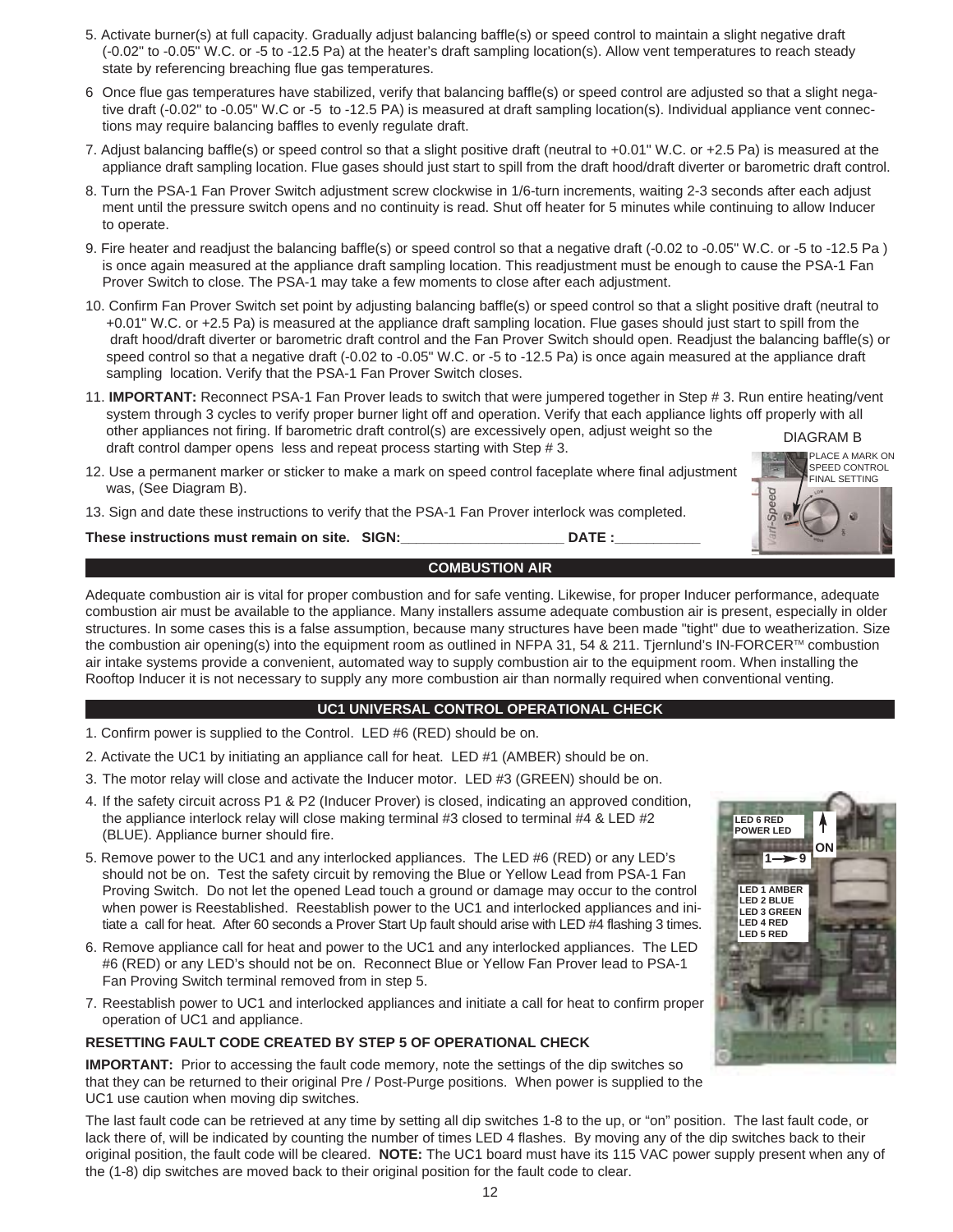# **WARNING**

The following guide is intended to be used if a problem occurs during the use of the Inducer and UC1. It may be necessary to measure voltage during troubleshooting. **Extreme caution must be exercised to prevent injury.** If you are unable to determine the defective part with the use of this guide, call your Tjernlund distributor or Tjernlund Products direct at 1-800-255-4208 for further assistance.

**IMPORTANT:** If the call for heat interlock signal or 115 VAC power is removed, the UC1 board will reset and any fault, if present, will be stored in memory instead of displayed. See page 3, "Checking Memory for Last Fault Code".

#### **LED INDICATOR LIGHTS**

#### **LED STATUS & FAULT INDICATORS**

LED #1 (Amber) Appliance call for heat.

| $LED \#2 (Blue)$ | Safety circuit through P1 & P2 (Inducer Fan Prover and/or Limit). Indicates Inducer prover is closed     |
|------------------|----------------------------------------------------------------------------------------------------------|
|                  | during run cycle. Burner circuit is energized with Interlock Relay contact closure from terminal 3 to 4. |
|                  | $IFD \#3$ (Green) Power switched to Inducer motor from L to MTR $R$ M                                    |

LED #4 (Red) Status / Fault indicator.

LED #5 (Red) Used as a status indicator.

LED #6 (Red) 115 VAC power supplied to board.

#### **LED STATUS INDICATORS**

| LED #4 & #5 (Red) Flashing Alternately | $=$ Inducer in Pre-purge. (Pre-Purge options 0, 5, 20, 35 seconds)                                                                      |
|----------------------------------------|-----------------------------------------------------------------------------------------------------------------------------------------|
| LED #4 & #5 (Red) Flashing in Unison   | $=$ Inducer in Post-Purge. (Post-Purge options 0, 30 seconds or 1, 2, 4, 8, 16 minutes)                                                 |
| LED #4 Flashes Continuously*           | $=$ Fan Prover opened for more than 10 seconds during burner cycle.<br>(Inducer will run for 10 minutes, attempting to make Fan Prover) |
| LED #5 (Red) Flashing Intermittently   | $=$ With no call for heat, flashes 3 seconds on / 3 seconds off if microcontroller is<br>working properly.                              |
| <b>LED FAULT INDICATORS</b>            |                                                                                                                                         |
|                                        | Fault conditions are indicated by counting the number of times LED #4 (Red) flashes.                                                    |
| LED #4 Flashes 2 Times                 | Fan Prover was in electrically closed position prior to Inducer operation.                                                              |
| LED #4 Flashes 3 Times*                | Fan Prover does not close within 60 seconds after call for heat.                                                                        |
| LED #4 Flashes 4 Times*                | Fan Prover did not re-close after 10 minutes of Inducer operation.                                                                      |
| LED #4 Flashes 5 Times*                | Fan Prover opened for more than 10 seconds during burner cycle but closed within 10 minutes.                                            |

Investigate cause of Fan Prover short cycling such as; Firing burner at capacities or temperatures exceeding Inducer limits, excessive vent pipe runs, high winds, plugged / kinked Fan Prover sensing tube or a faulty Fan Prover switch.

**IMPORTANT:** Fault codes will automatically be displayed after a fault condition occurs. If the call for heat interlock signal or 115 VAC power is removed, the UC1 board will reset and the fault will be stored in memory instead of displayed. Any new fault will replace any previous fault.

#### **SYMPTOM 1: INDUCER OPERATES CONTINUOUSLY**

Verify that Inducer is not in post-purge mode which could last up to 16 minutes. A factory post-purge has been set for 2 minutes. LED #4 & #5 (Red) will flash in unison during post-purge. An Inducer pre-purge could also be set for up to 35 seconds. LED #4 & #5 (Red) will flash alternately during pre-purge. See "Pre / Post-Purge Settings" on page 3.

Verify that LED #1 (Amber) is not lit.

Yes, LED #1 (Amber) is lit: Check interlock wiring. Confirm burner control(s) are functioning properly. UC1 control is receiving constant call for heat signal.

LED #1 (Amber) is not lit: Replace UC1 circuit board part number 950-8804.

#### **SYMPTOM 2: INDUCER MOTOR DOES NOT OPERATE**

Verify that UC1 control has power, LED #6 (Red) should be lit. Verify that LED# 4 (Red) is not flashing. See "LED Status & Fault Indicators" above if flashing. Verify RED voltage selection jumper corresponds with interlock voltage (i.e 24V, 115V or "Dry").

No: Check circuit breaker, disconnect switches and wiring. Confirm that Inducer leads are connected to N & MTR terminals.

Yes, LED #6 (Red) is lit: Verify that the interlocked burner is calling for heat, LED #1 (Amber) should be lit.

No, LED #1 (Amber) is not lit: Verify interlock wiring and that thermostat/aquastat is adjusted to call for heat. Verify that the RED voltage selection jumper is installed so that it matches the voltage of the interlocked burner.

Yes, LED #1 (Amber) is lit: Verify Prover safety circuit fault does not exist. See, "LED Status & Fault Indicators" above. If faults exist check Prover P1 & P2 safety circuit.

If no faults exist, check for 115 VAC across terminals N and MTR.

Voltage present: Confirm motor speed control is switched ON and check for voltage in UCRT across Red from speed control and White or Neutral.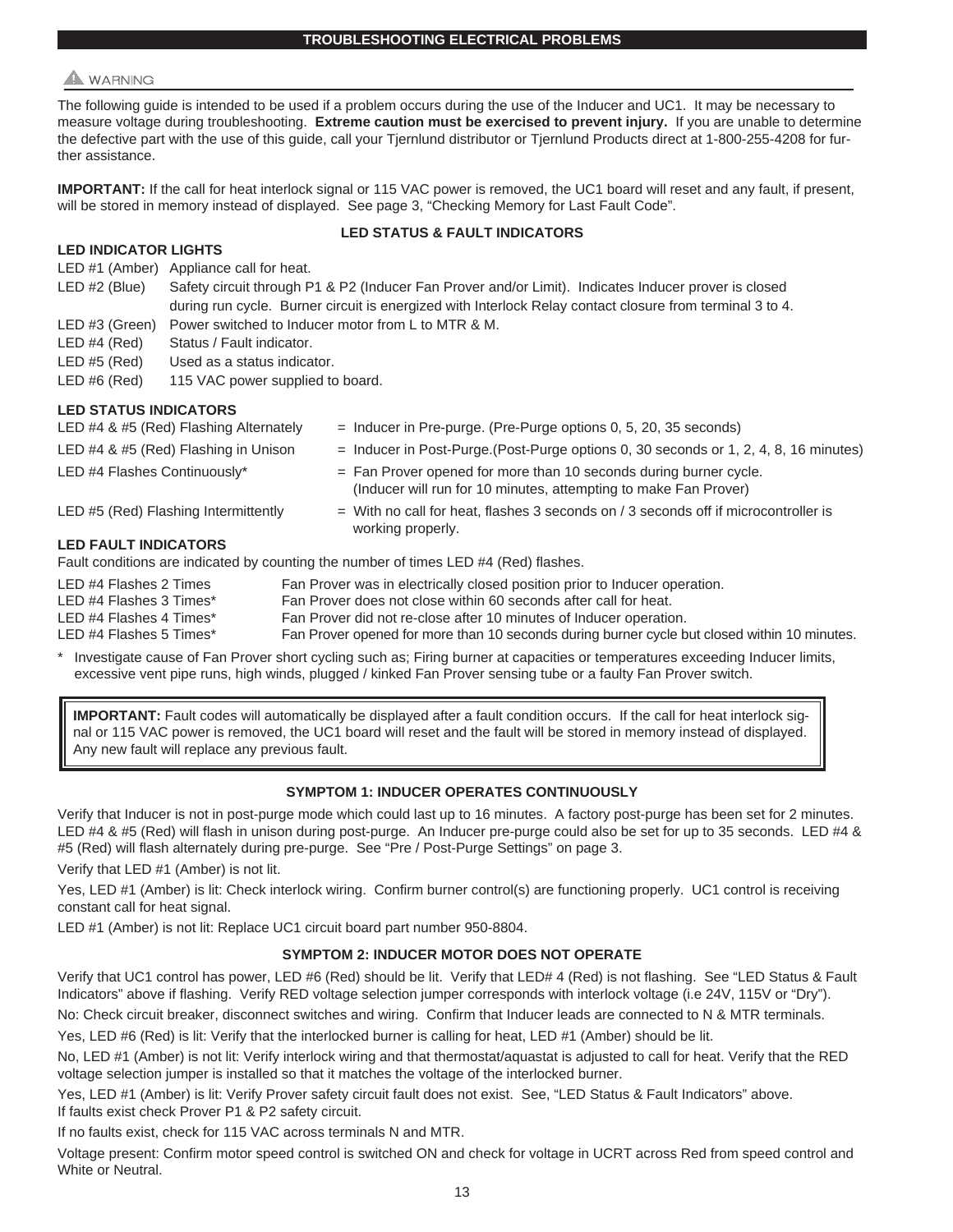No voltage present from speed control: Replace UCRT Speed Control part number 950-8601.

Voltage present from speed control: Confirm voltage is present across Red & White lead in Rooftop Inducer 4x4 weatherproof junction box. Voltage present: Inducer capacitor or motor may be defective.

#### **SYMPTOM 3: INDUCER OPERATES, BUT BURNER DOES NOT**

For any newly established call for heat the Inducer will run for 60 seconds to try to close the fan prover circuit (P1 to P2). If circuit can not be made within 60 seconds LED #4 (Red) will flash 3 times, indicating a prover check circuit fault on UC1 start up. **NOTE:** The UC1 safety circuit and LED #4 (Red) will be reset if the call for heat interlock signal or 115 VAC power is removed. If the fan prover makes on start up, but breaks for more than 10 seconds during the burner cycle, LED #4 will flash continuously indicating a prover circuit fault. The Inducer will continue to run for 10 minutes to try to make the prover circuit as long as a call for heat exists. If Prover does not make within 10 minutes, the UC1 will shut down and LED #4 (Red) will flash 4 times indicating a prover circuit fault. Remove the call for heat and then reestablish to reset the UC1 prover safety circuit (P1 to P2) & LED #4 (Red).

Verify that LED #2 (Blue) is lit.

Yes, LED #2 (Blue) is lit: Verify that "call jumper" is connected from J1 to J2 on UC1 circuit board if using typical wiring where supply voltage from terminal 1 is routed to terminal 3 through "call jumper" then to 4 when appliance interlock relay makes. With call for heat established, verify that wiring is correct by measuring voltage between terminals 1 & 2 and 2 & 4 of UC1 terminal strip. Voltage should be the same in both cases, if not rewire per appropriate diagram or confirm burner control(s) are functioning properly. **NOTE:** If a different voltage source is provided to terminal 3 which is switched to terminal 4 or when using the A-B dry contacts, voltage measurements may not apply. For millivolt installations make sure system Limits are reset and relight pilot.

No, LED #2 (Blue) is not lit: Remove power from UC1 and push dip switch #9 up or "on" to deactivate Fan Prover status check which should always be deactivated with a Rooftop Inducer. Remove P1 and P2 prover leads off of Fan Prover switch and jumper together. Reestablish power and call for heat. After Inducer pre-purge, if set (up to 35 seconds), LED #2 (Blue) should light.

No, LED #2 (Blue) does not light: Replace UC1 circuit board, part number 950-8804.

Yes, LED #2 (Blue) lights up: The fan proving switch may not be closing, wiring connections are incorrect/broken or burner control(s) are not functioning properly. With Inducer running, verify that Inducer performance is sufficient to close Fan Prover contacts by checking for continuity across switch. Adjust speed control to a higher speed if necessary. Replace Fan Prover leads from P1 and P2 back on Fan Proving switch.

No, continuity is not present: Confirm that burner is not firing at capacities or temperatures exceeding Inducer limits. Check for excessive vent pipe runs, high winds, plugged / kinked Fan Prover sensing tube or a faulty Fan Prover switch. If everything checks out okay, perform "PSA-1 Fan Proving Switch Adjustment" procedure again on page 11 or replace Fan Prover.

Yes, continuity present: Recheck wiring and burner control(s).

#### **HOW TO OBTAIN SERVICE ASSISTANCE**

- 1. If you have any questions about your UCRT Universal Control or if it requires adjustment or repair, we suggest that you contact your installer, contractor or service agency.
- 2. If you require technical information contact Tjernlund Products, Inc. at 1-800-255-4208 with the following information.
	- 1. Model of the Inducer that UCRT is interlocked with as shown on the label attached to Inducer.
	- 2. Name and address of installer and any service agency who performed work on UCRT or Inducer.
	- 3. Date of original installation and dates any service work was performed.
	- 4. Details of the problem as you can best describe them.

#### **LIMITED PARTS WARRANTY AND CLAIM PROCEDURE**

Tjernlund Products, Inc. warrants the components of the UCRT for one year from date of installation. This warranty covers defects in material and workmanship. This warranty does not cover normal maintenance, transportation or installation charges for replacement parts or any other service calls or repairs. This warranty DOES NOT cover the complete UCRT if it is operative, except for the defective part.

Tjernlund Products, Inc. will issue credit or provide a free part to replace one that becomes defective during the one year warranty period. Proof of date of the installation in the form of the contractor sales/installation receipt is necessary to prove the unit has been in service for under one year. All receipts should include the date code of the UCRT to ensure that the defective component corresponds with the complete unit. This will help preclude possible credit refusal.

- 1.) Follow troubleshooting guide to determine defective component. If unable to determine faulty component, contact your Tjernlund distributor or Tjernlund Technical Customer Service at 1-800-255-4208 for troubleshooting assistance.
- 2.) After the faulty component is determined, return it to your Tjernlund distributor for replacement. Please include UCRT date code component was taken from. The date code is located on the Electrical Box coverplate. If the date code is older than 1 year, you will need to provide a copy of the original installation receipt to your distributor. Credit or replacement will only be issued to a Tjernlund distributor after the part has been returned prepaid to Tjernlund and verified defective.